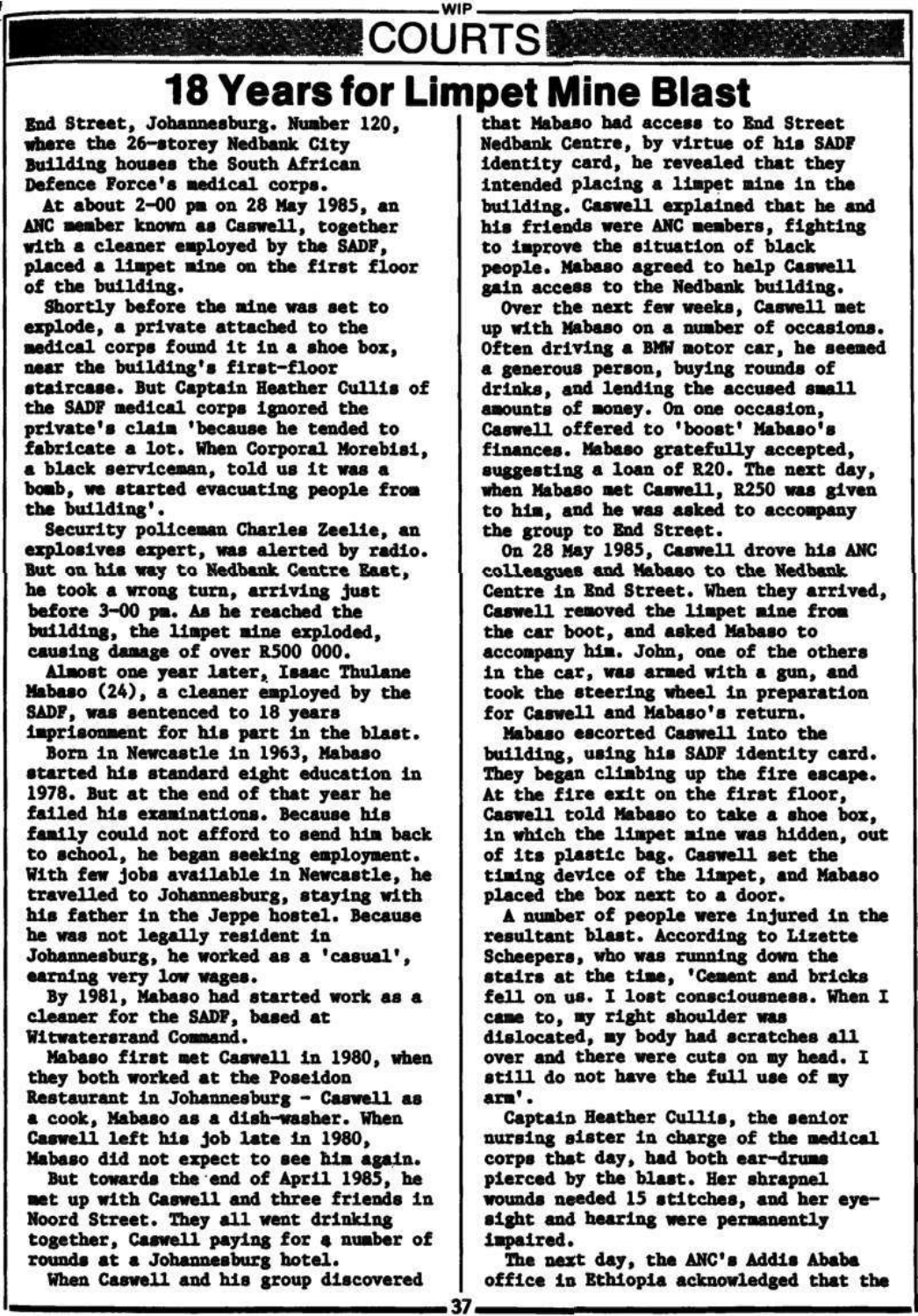### WIP **COURTS**

attack had been planned and carried out by Umkhonto we Sizwe guerillas. An ANC spokesman said that the attack was 'part of a general escalation of the liberation war. These attacks, together with the uprisings presently engulfing the whole country are a concrete manifestation of our people's determination to rid ourselves of the racist regime', said the spokesman. 'No amount of reforms or adjustments to apartheid can turn our revolution back'.

Mabaso was detained by security police **at** the beginning of August. When he appeared in the Rand Supreme Court on 28 April 1986, he pleaded guilty to a charge of terrorism. In mitigation of sentence he told presiding judge McCreath that he had been worried that people might be killed in the blast, but that Caswell assured him the bomb was timed to go off late at night. But this evidence was rejected by the judge.

The state prosecutor argued that Mabaso was used as cover by Caswell and his group, making it possible for them to plant the bomb. This was by no means a minor role, according to the state, and called for a sentence of life imprisonment.

Defence advocate Eric Dane disagreed, arguing that the court had to consider how the accused had become involved. He was not an ANC member, neither had he undergone military training. Clearly, argued the defence, Mabaso was influenced by Caswell, an older, more sophisticated and experienced person.

In sentencing Mabaso to 18 years imprisonment, Justice McCreath said that if anyone had been killed in the blast, he would have considered passing the



**Damage caused by the boab blast** 

death sentence on the accused. 'Mabaso abused his position as an SADF employee. He allowed his identity card and his own presence to be used to enable the crime to be committed', said the judge.

On being sentenced to 18 years imprisonment, Mabaso smiled in relief, saying it was two years less than he had expected.

# **Subversion Charge Follows Kagiso Meeting**

Five Kagiso residents face charges of subversion following a 16 June meeting held in 1985. The accused, who also face an alternative charge of public violence, are: Daniel **Monaae Isaac Genu Kenneth Mlabulane Lucky Masetla Joseph** Korasi **Albert Khenylle.**  Subversion is an offence created by the Internal Security Act of 1982. Its terms are very broad, and in this trial,

38

the state alleges that the accused are responsible for a series of actions which followed the 16 June meeting. According to the state, the accused intended to \* overthrow or endanger state authority; \* achieve constitutional, political, industrial, social or economic change; \* force the government not to act in a certain way; \* force the general public to act in a certain way by demoralising them. With intention, claims the state, the accused caused general dislocation in